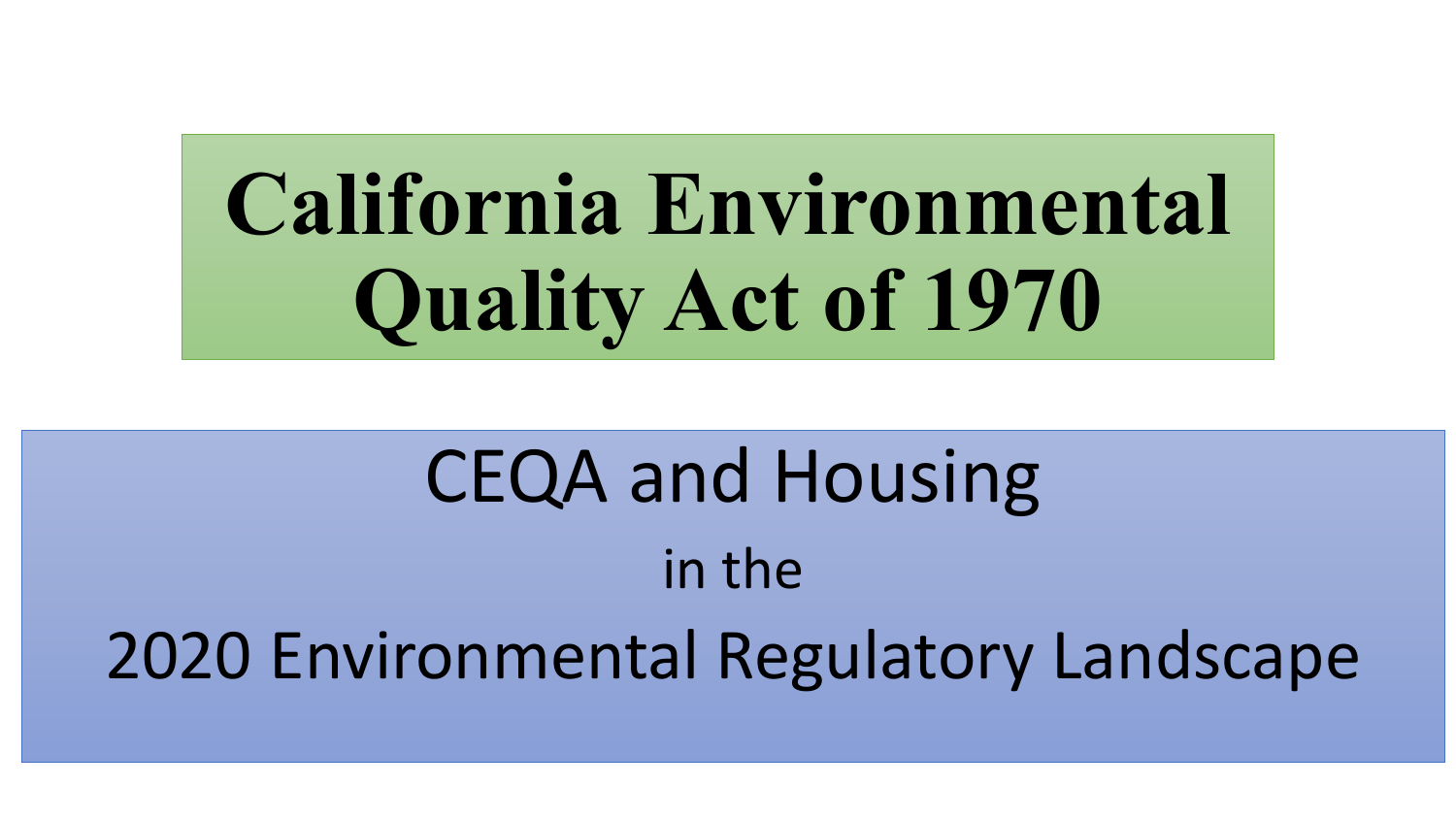### **California Environmental Quality Act of 1970** Public Resources Code §§21000 *et seq.*

The Legislature finds and declares as follows:

(a) The maintenance of a quality environment for the people of this state now and in the future is a matter of statewide concern.

(b) It is necessary to provide a high-quality environment that at all times is healthful and pleasing to the senses and intellect of man.

(c) There is a need to understand the relationship between the maintenance of high-quality ecological systems and the general welfare of the people of the state, including their enjoyment of the natural resources of the state.

(d) The capacity of the environment is limited, and it is the intent of the Legislature that the government of the state take immediate steps to identify any critical thresholds for the health and safety of the people of the state and take all coordinated actions necessary to prevent such thresholds being reached.

(e) Every citizen has a responsibility to contribute to the preservation and enhancement of the environment.

(f) The interrelationship of policies and practices in the management of natural resources and waste disposal requires systematic and concerted efforts by public and private interests to enhance environmental quality and to control environmental pollution.

(g) It is the intent of the Legislature that all agencies of the state government which regulate activities of private individuals, corporations, and public agencies which are found to affect the quality of the environment, shall regulate such activities so that major consideration is given to preventing environmental damage, while providing a decent home and satisfying living environment for every Californian. *(PRC §21000)*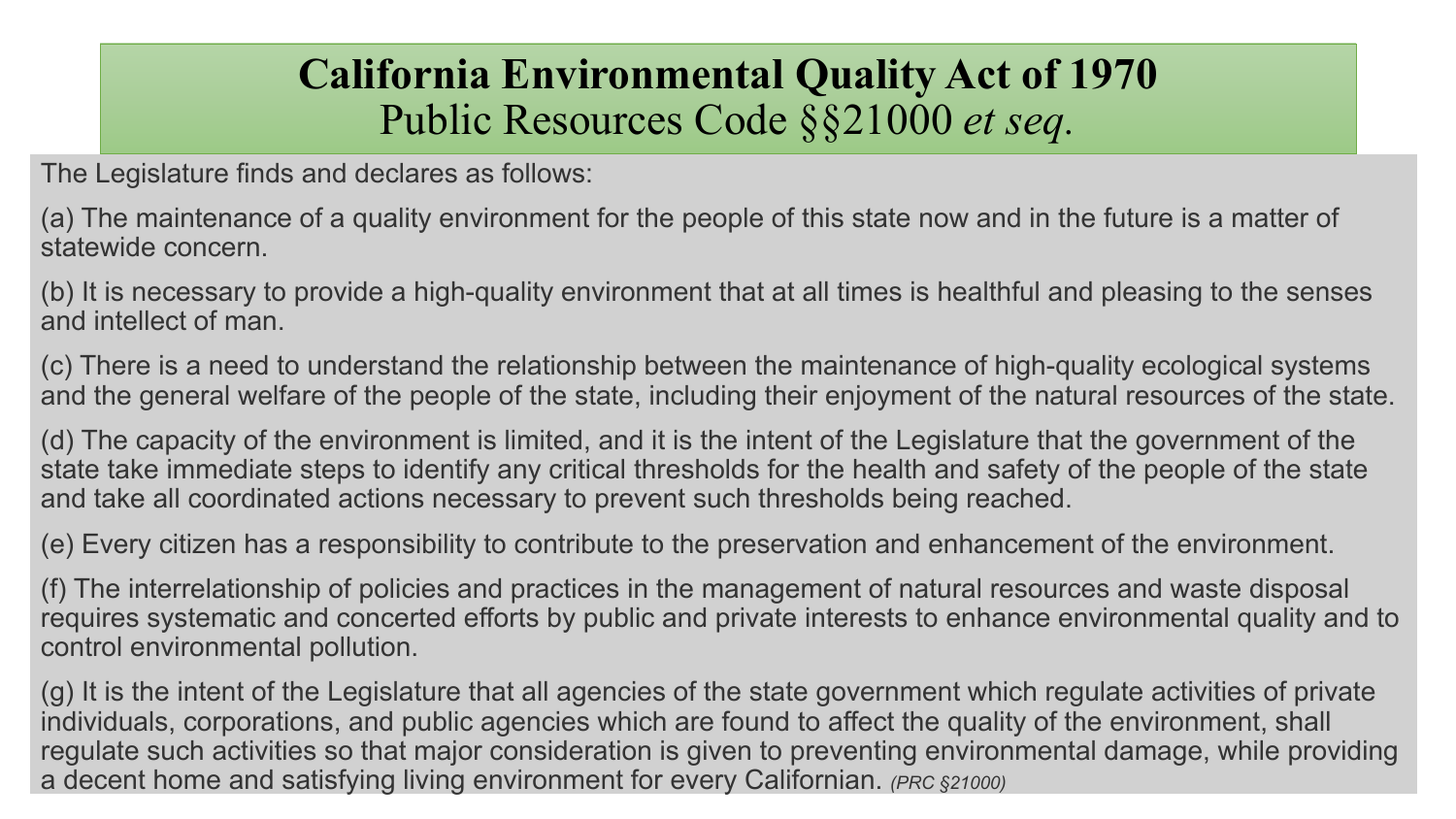### CALIFORNIA REGULATORY AGENCIES

| <b>California Natural Resources Agency</b>                |
|-----------------------------------------------------------|
| CalFire – Department of Forestry and Fire Protection      |
| <b>Coastal Commission</b>                                 |
| <b>Coastal Conservancy</b>                                |
| Department of Conservation                                |
| Department of Fish and Wildlife                           |
| Department of Parks and Recreation                        |
| Department of Water Resources                             |
| <b>Energy Commission</b>                                  |
| <b>Mining and Geology Board</b>                           |
| San Francisco Bay Conservation and Development Commission |
| <b>State Historical Resources Commission</b>              |
| <b>State Lands Commission</b>                             |
|                                                           |
| <b>Building Code</b>                                      |
| <b>Energy Code</b>                                        |
| <b>Fire Code</b>                                          |
|                                                           |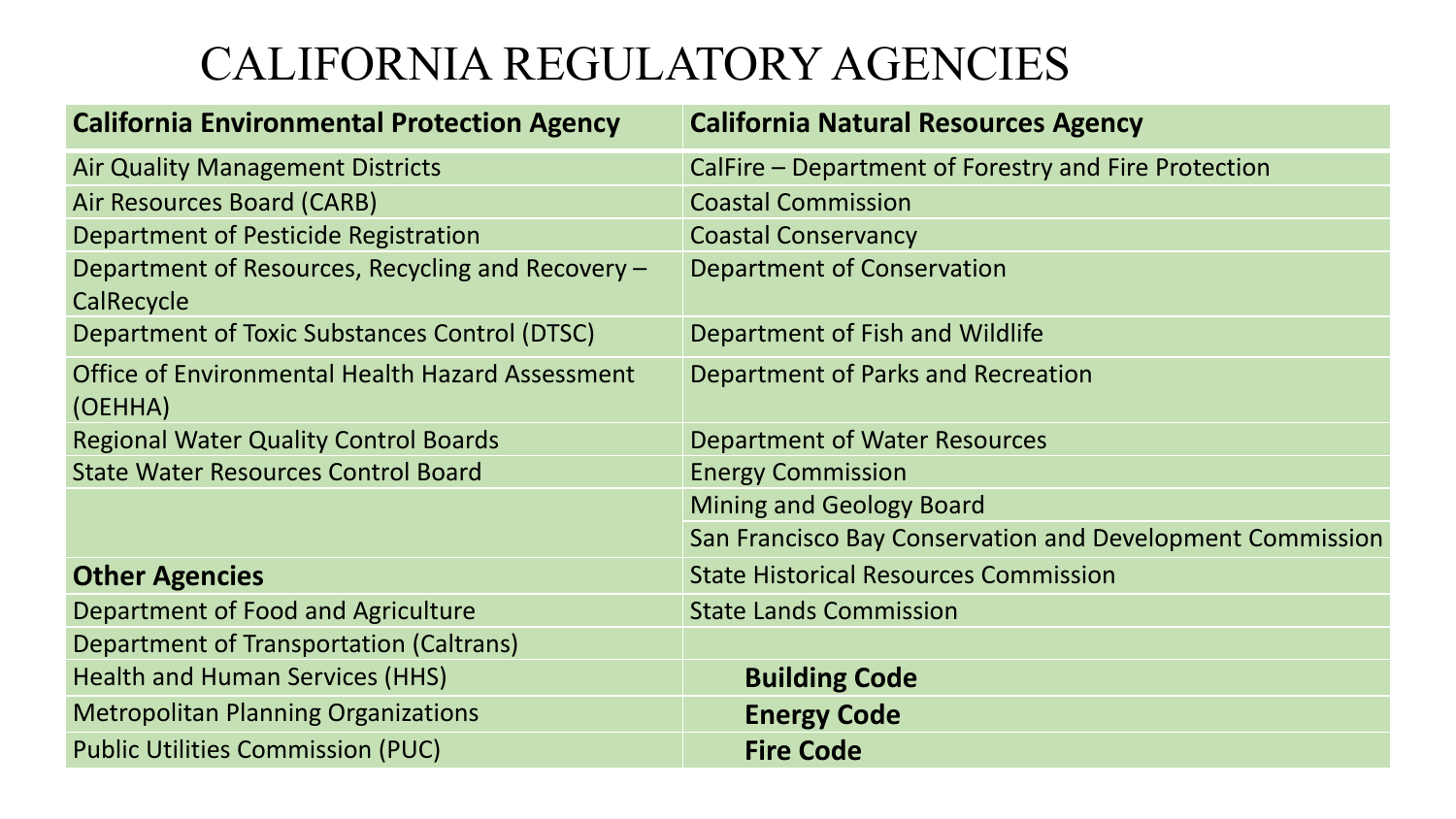# **Federal Environmental Statutes**

- Clean Air Act (CAA)
- Clean Water Act (CWA)
- Federal Insecticide, Fungicide and Rodenticide Act (FIFRA)
- Marine Protection, Research and Sanctuaries Act (Ocean Dumping)
- Safe Drinking Water Act
- Resource Conservation and Recovery Act (RCRA)
- Toxic Substances Control Act (TSCA) (asbestos, lead, formaldehyde-composite wood emissions)
- Comprehensive Environmental Response, Compensation, and Liability Act (CERCLA)
- National Environmental Policy Act (NEPA)
- Noise Control Act
- Migratory Bird Treaty Act
- Endangered Species Act (ESA)
- Occupational Safety and Health Act (OSHA)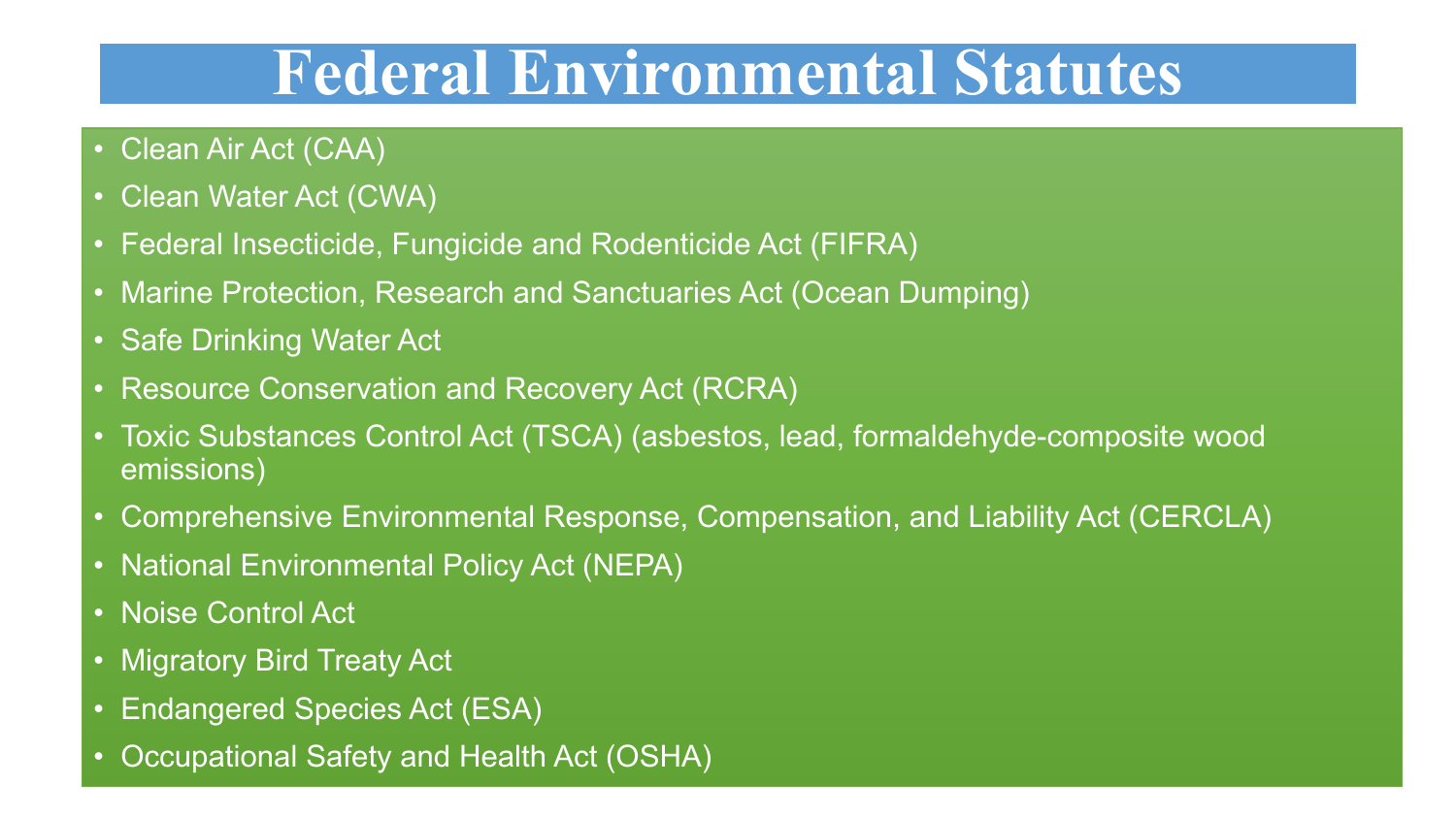## **California Environmental Quality Act (1970)**

#### **POTENTIAL ENVIRONMENTAL IMPACTS**

| <b>Aesthetics</b>                         | Land Use / Planning              |
|-------------------------------------------|----------------------------------|
| <b>Agriculture and Forestry Resources</b> | <b>Mineral Resources</b>         |
| <b>Air Quality</b>                        | <b>Noise</b>                     |
| <b>Biological Resources</b>               | Population / Housing             |
| <b>Cultural Resources</b>                 | <b>Public Services</b>           |
| Energy                                    | Recreation                       |
| <b>Geology /Soils</b>                     | <b>Transportation/Traffic</b>    |
| <b>Greenhouse Gas Emissions</b>           | <b>Tribal Cultural Resources</b> |
| <b>Hazards &amp; Hazardous Materials</b>  | Utilities / Service Systems      |
| <b>Hydrology / Water Quality</b>          | <b>Wildfire</b>                  |